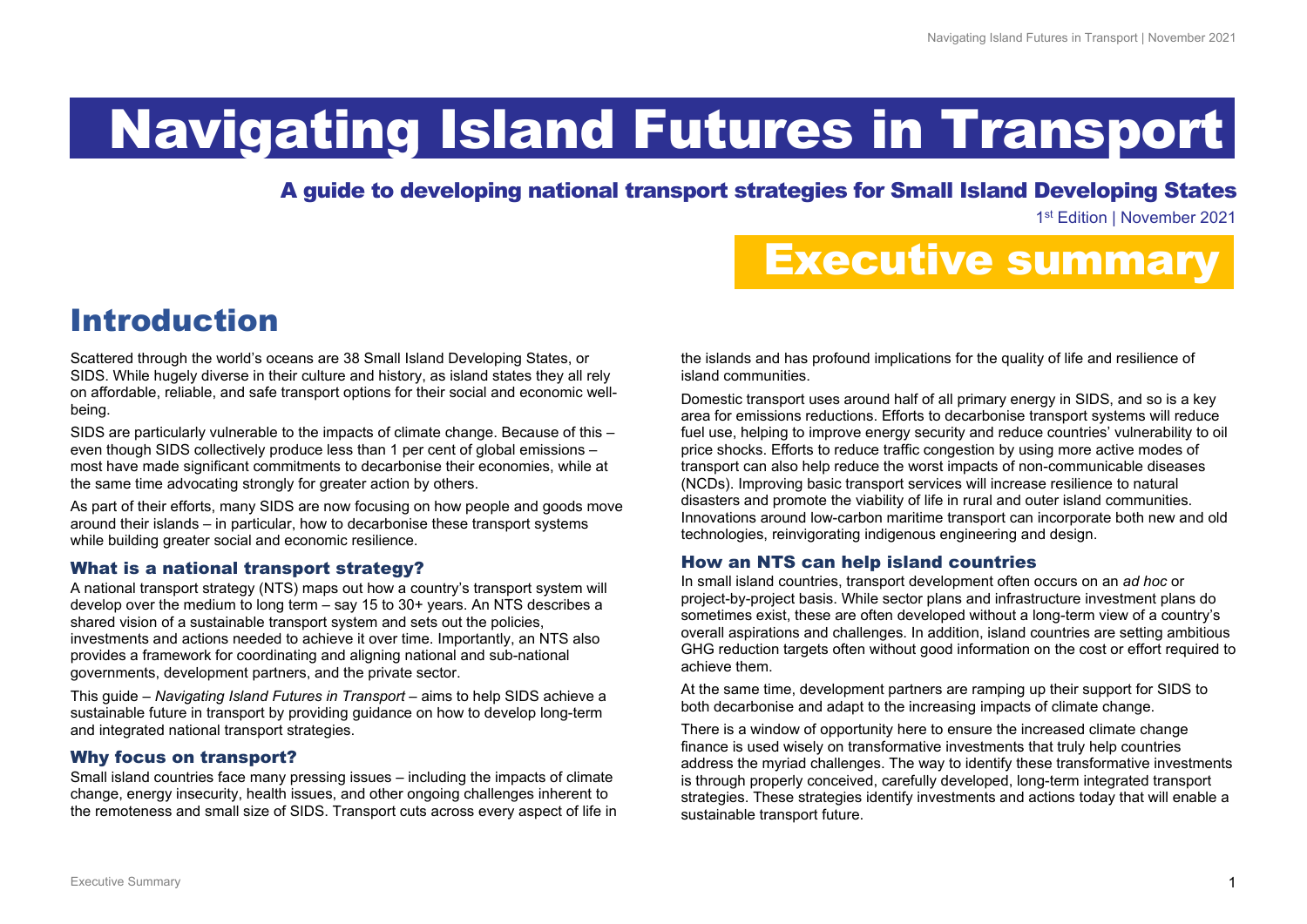## About this guide

This guide is fundamentally practical. To that end, it collates a toolbox of relevant concepts, methods, technologies, and processes, and provides links to further resources. It describes the steps to develop a shared vision for sustainable transport and to design pathways to achieve that vision. It offers advice on the skills and capability, and the suggested timeframe for a strategy process.

The approach draws on methods that enable the imaginative and transformative thinking needed to achieve a truly sustainable future. It emphasises dialogue, systems thinking, and telling stories to build a shared understanding of the changes required. It draws on technical analysis to investigate and weigh options and make considered decisions.

Importantly, the guide reinforces the need for country leaders and development partners to work together. It falls to development partners to participate and align projects, investments, and policy support with these long-term, integrated strategies.

## Who can use this guide



**For governments,** the quide provides an overview of the components of a national transport strategy, the benefits it brings, what such a strategy should consider, the process, time commitment, and expertise needed. It can be used to develop terms of reference for consultants. It provides a 'menu' of possible strategies, policy measures, and technologies. It highlights the need for close collaboration with development partners and provides a shared framework for these discussions.



**For development partners**, the guide can help respond to requests from partner countries for transport strategies. Where development partners carry out procurement, it will help craft terms of reference for consultants. It provides a catalogue of possible strategies, policy measures, and technologies, and discusses the wrap-around support such approaches will require. It can provide a shared framework for discussions with partner countries and coordination with other development partners.



**Consultants and practitioners** will find a framework for designing and managing the process to create a sustainable national transport strategy. This emphasises the need to establish the authorising environment, to secure commitment from government and funding partners, and to ensure the process is focused on involving decisionmakers at every step. The menu of strategy, policy measures, and technology options will support improved design of appropriate actions and investments.

## Principles of the approach

The guidance embodies these principles:

- **Country-driven:** Transport sector strategies should articulate a country's national values and development aspirations and establish the authorising environment.
- **Comprehensive and integrated:** Strategies should consider all the key aspects of a multi-faceted transport system – across land, sea, and air.
- **Process-oriented:** The focus is on facilitating strategic dialogue between key players – the government, transport sector, and development partners and investors. All key decision-makers need to engage with the strategy's vision and pathways, and key choices and trade-offs.
- **Flexible:** The process should be adapted to suit the local context, the current transport system's complexity, and the government's appetite for change.
- **Human-centred:** Human needs for social connection, economic participation, and access to goods and services should be at the centre of a transport system's design.
- **Balancing ambition and feasibility:** Robust strategies and pathways will balance financial, social, and workforce considerations, and identify appropriate institutional and policy reforms.
- **Long-term orientation:** Long-term strategic thinking will inform planning and investment in the short- to medium-term, allowing the government and its development partners to work towards a clearly articulated vision.

It is important to note that this quide is not intended to be rigidly prescriptive  $$ governments and development partners work in a complex environment where decision making is influenced by competing priorities, trade-offs, and constraints. Rather, the guide provides a framework to be adapted for each situation, and the resulting process may not be straightforward or linear, involving iteration and a bit of 'messiness'. This is entirely appropriate.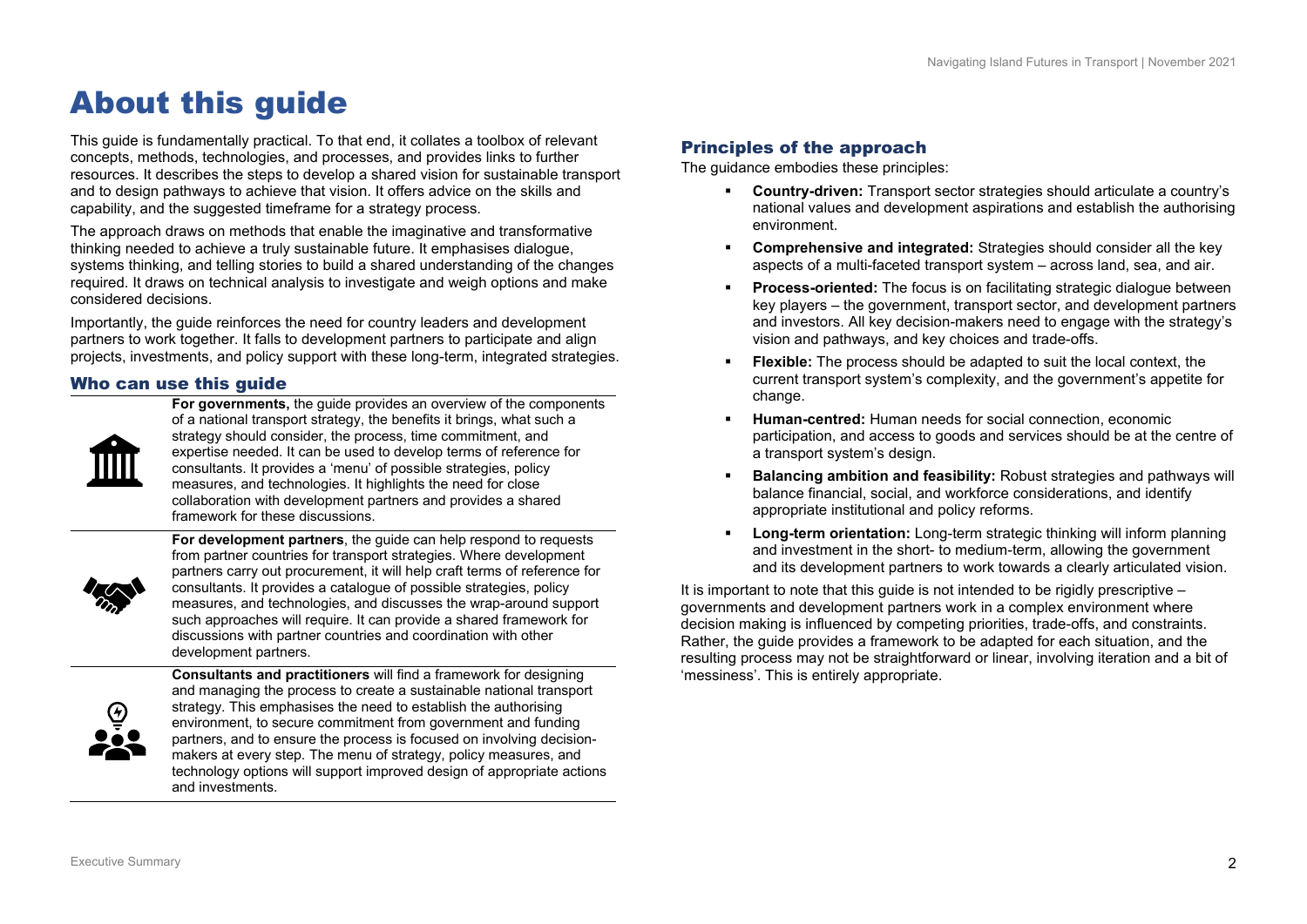## Summary of the guide

*Navigating Island Futures in Transport* comes in three parts (not including this executive summary).

#### **Part I: A 21st century approach to island transport systems**.

Part I provides an overview of the transport challenges and opportunities facing SIDS. It then outlines the emerging global paradigm for sustainable transport systems. Finally, it touches on how developing long-term strategies can help enable the transformation to a sustainable future.

#### **Part II: How to design a transport strategy – a 5-phase process**.

This part will help you design and facilitate a 5-phase process for developing a national transport strategy. The guidance provides ideas and tools for each phase of the process. Each phase reinforces the importance of meaningful discussions between decision-makers.

**Part III: Menu of strategies and technologies** provides a catalogue of strategies, technologies, policies, and other measures that have already been assessed for their suitability for small island countries. It means you won't have to start from scratch in your search for practical and appropriate solutions.

- **Part IIIA: Menu of strategies** presents a range of strategies and approaches to help islands shift towards sustainable transport systems.
- **Part IIIB: Menu of technologies –** this section presents transport technologies for land, sea, and air transport. These have been assessed for their suitability for small island countries across different time horizons. Note that, given how quickly transport technology is changing, the information in Part IIIB will be reviewed regularly.

While Parts II and III work together to provide practical, user-oriented guidance and tools on how to develop a long-term transport strategy, Part III may also be used to support the improved design of stand-alone transport-related projects.

## Part I: A 21<sup>st</sup> century approach to island transport systems

Part I provides background and connect to Parts II and III by the discussing the challenges and opportunities for island transport systesm, and the emerging global paradigm for sustainable transport.

### Transport challenges in SIDS

Transport to and within SIDS is usually characterised by long distances and low volumes, giving rise to many challenges. On land, transport distances are smaller but other issues arise. Many outer islands and other remote communities depend on transport for economic opportunities, yet high costs make it difficult to operate a dynamic, connected economy.

Poverty is an exacerbating factor, meaning that often people cannot afford quality transport services.

Transport systems are subject to natural hazards, many of which are likely to be exacerbated by progressing climate change. At the same time, transport systems can have significant negative impacts on the environment.

Development partners play an important role in shaping economic development, including transport systems. For governments that are small and capacityconstrained, managing funding from donors and coordinating their projects is both important and difficult.

### Transport opportunities in SIDS

Developing a national transport strategy offers a way to consider and address the transport challenges described above. But it also offers a way to make the most of opportunities to:

- adapt to climate change and improve disaster resilience
- advance SIDS' climate leadership and reduce GHG emissions
- integrate transport into spatial planning and rural development
- strengthen and revive local and traditional practices and culture
- integrate planning of electricity and electrification of transport
- build infrastructure with multiple functions
- **•** replace some transport activities with information and communication technology (ICT)
- **If** improve health and social inclusion.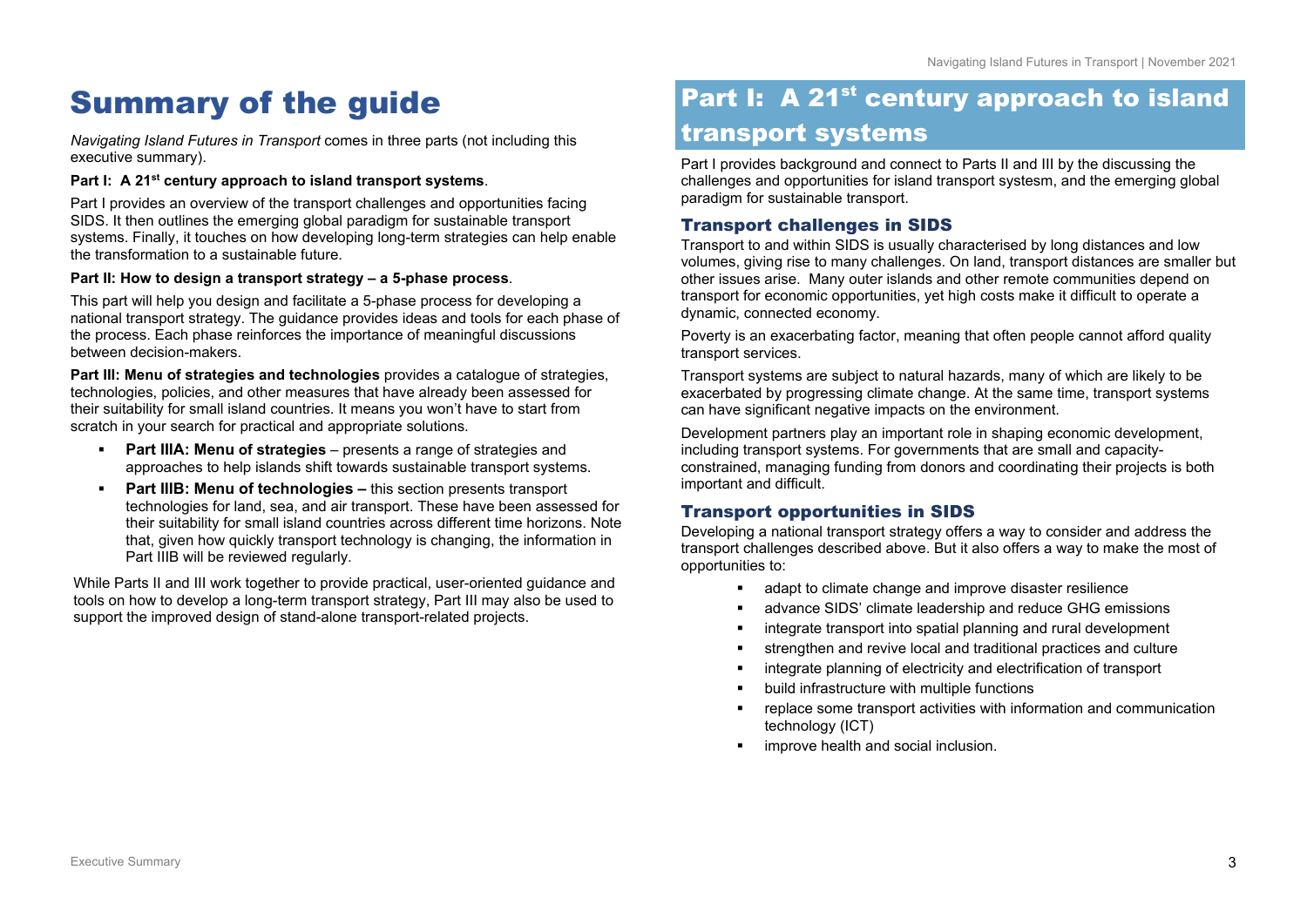## A new sustainable transport paradigm

Globally, thinking about and planning for transport systems is undergoing major changes. For many decades the focus on the use of the private car has produced towns and cities adapted and designed around roads. The push to decarbonise transport, to improve the liveability of our urban environments, and the opportunities afforded by new technology is driving a paradigm shift, and already transforming how governments think about moving people and goods.

The key conceptual shifts we need to make to plan for sustainable, low carbon transport futures include:

- **from organic/incremental to planned/ transformative**
- from 'predict and provide' to vision-led 'decide and provide'
- **•** from fossil fuels to zero emissions
- from mobility to accessibility
- from cars first to pedestrians first
- from asset-based to service-based
- from single components to integrated systems
- from imported ideas to locally appropriate, context-specific solutions.

## Building capability for transformation

There are no simple solutions to decarbonising transport on island countries while keeping the form of transport essentially the same – the commitment to zero emissions and resilience to climate change will require nothing short of a transformational approach to reducing dependence on motorised transport and rethinking development patterns.

To support this transformation, better development partner coordination is needed. And one of the best ways to achieve this is for partners to work with SIDS to develop long-term integrated transport strategies.

This journey of joint exploration, deliberation, and decision-making creates a shared vision for the future and a shared understanding of the choices and trade-offs facing the country. A process that involves all key players not only provides the necessary diversity of thinking to create robust strategies but (and more importantly) creates alignment and collective agency to enable transformational action to be taken.



*The inverted pyramid shows the shift from the 'cars first' paradigm to a 'people first' paradigm*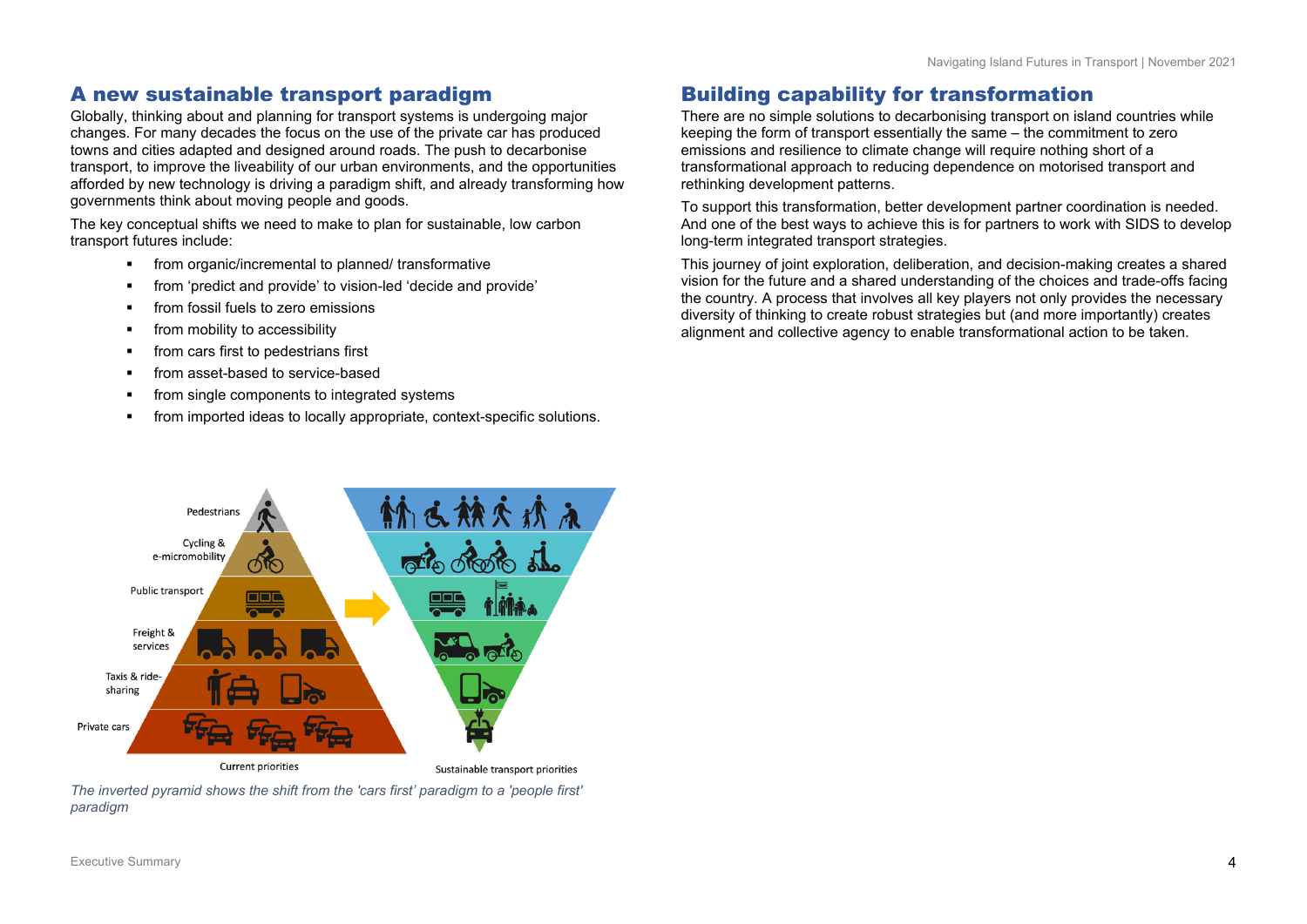## Part II: How to design a transport strategy – a 5-phase process.

Part II presents guidance on how to design and facilitate the process for developing a national transport strategy, with ideas and tools for the 5 phases of the process:

## Phase 1: Prepare

Gain commitment within the country government and development partners, build the project team, establish governance, agree the scope, and design the process.

## Phase 2: Understand the past and present

Use systems thinking and human-centred design approaches, alongside more conventional information gathering to develop a deeper understanding of the

current transport sector, where it is and isn't working, and identify the key opportunities for change.

## Phase 3: Explore the future

Explore plausible future scenarios, including global and national trends, and articulate a vision that describes a desired future.

## Phase 4: Design strategies and pathways

Select, evaluate, design and sequence strategies (including technologies, policies, and operational changes) into pathways.

## Phase 5: Create a roadmap

Determine early actions and investments, sources of financing, the sequence of activities, the resources needed, and where responsibilities lie.

Each phase reinforces the importance of meaningful discussions between country decision-makers – including governments, the private sector, and development partners.



*5 Phase process outlined in Part II of Navigating Island Futures in Transport*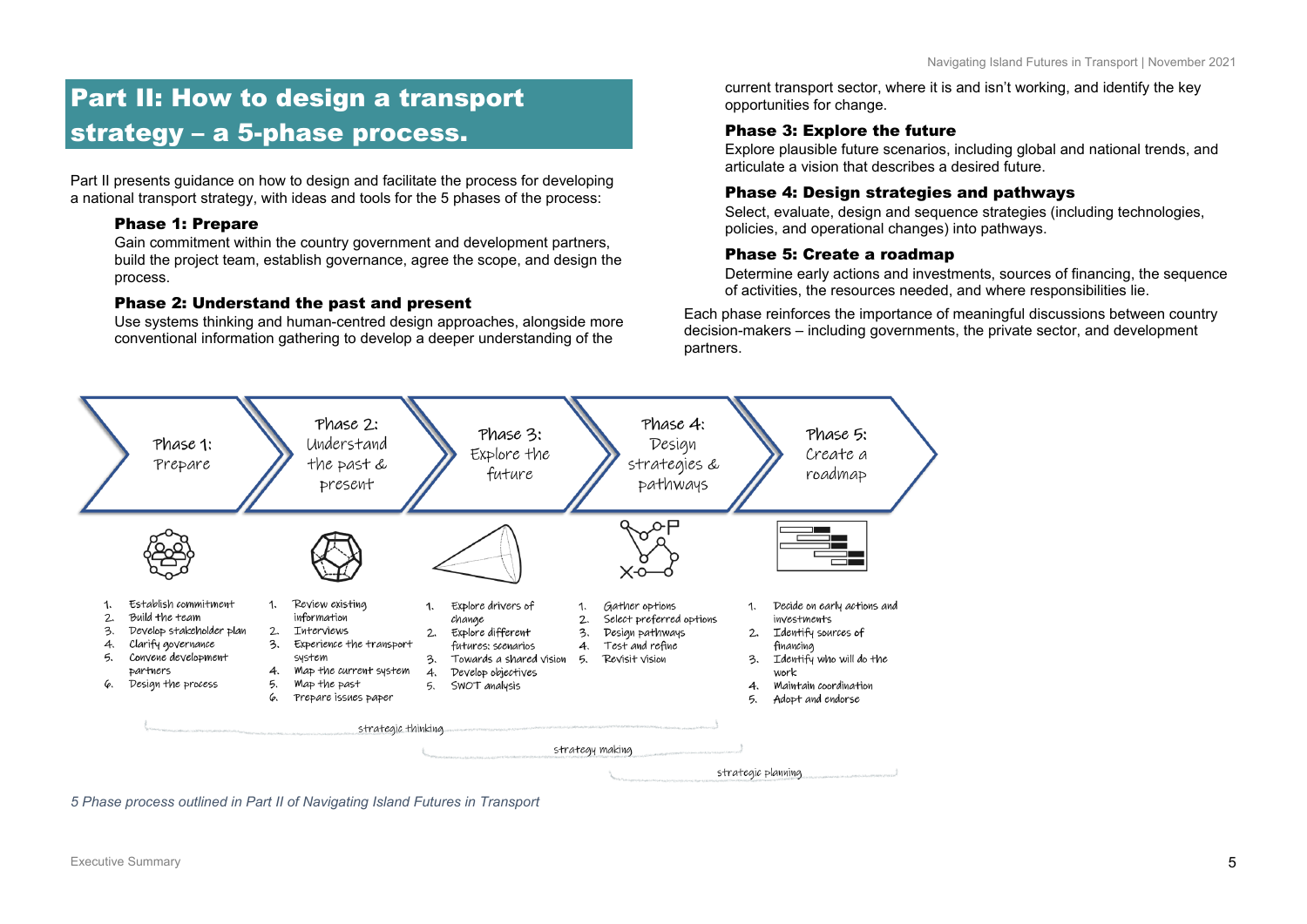## Part III: Menu of strategies and technologies

Part III provides a catalogue of strategies, technologies, policies, and other measures that have already been assessed for their suitability for small island countries. It means you won't have to start from scratch in your search for practical and appropriate solutions.

- **Part IIIA: Menu of strategies** presents a range of strategies and approaches to help islands shift towards sustainable transport systems.
- **Part IIIB: Menu of technologies –** this section presents transport technologies for land, sea, and air transport. These have been assessed for their suitability for small island countries across different time horizons. Note that, given how quickly transport technology is changing, the information in Part IIIB should be reviewed regularly.

While Parts II and III work together to provide practical, user-oriented guidance and tools on how to develop a long-term transport strategy, Part III may also be used to support the improved design of stand-alone transport-related projects.

### Time Horizons

Part III considers how strategies and technologies might be applied over three time horizons out to 2050:

- Horizon 1: short-term from now to around 5 years in the future.
- Horizon 2: medium-term 5 to 15 years.
- Horizon 3: long-term 15 to 30 years.



## Island transport strategy and technology options

The guide recommends countries consider these following approaches when developing their national transport strategies

## Urban and land transport systems



**Integrated land use and transport system planning:** Transport services and infrastructure needs are based on the location of communities, services, and economic opportunities, taking into account the long-term risks of climate change and natural disasters. Welldesigned, more compact urban areas with better services reduce transport demand.



**Designing streets for people first:** Inclusive and safe urban streetscapes encourage walking and cycling and are accessible to all, creating connected and vibrant communities.



**Cycling and micromobility (including electric-powered options):** Shifting from private vehicle travel to micromobility reduces traffic congestion, fuel use and GHG emissions, and improve health. Small electric-powered mobility options are accessible and relatively affordable.



**Small format EVs: Electric motorbikes (E2Ws) and motortrikes (E3Ws):** Uptake of small-format electric 2- or 3-wheelers is encouraged

through street design, preferential parking, and charging infrastructure. The introduction of these technologies is supported by quality standards, technician support, and battery life cycle management.



**Public transport:** Public transport supply is improved so that more people switch from cars to buses – which reduces GHG emissions even when buses are diesel. As a result, accessibility and economic inclusion are improved.



**Reducing car dependency:** When support is in place for walking, cycling, e-micromobility and public transport, it is desirable to discourage the use of private vehicles through various policy measures, which reduces problems of road congestion, abandoned vehicles, and GHG emissions.



**Electrifying vehicles:** To be effective at reducing GHG emissions, the adoption of electric vehicles requires accelerating the transition to renewable electricity generation. Electric vehicle uptake is supported by technician training, charging infrastructure, and full life cycle management of batteries.



**Managing the lifecycle of vehicles and equipment:** Regional-scale programs collect, export, and recycle vehicles, and repurpose or recycle batteries. The costs are factored into the adoption of electric vehicles.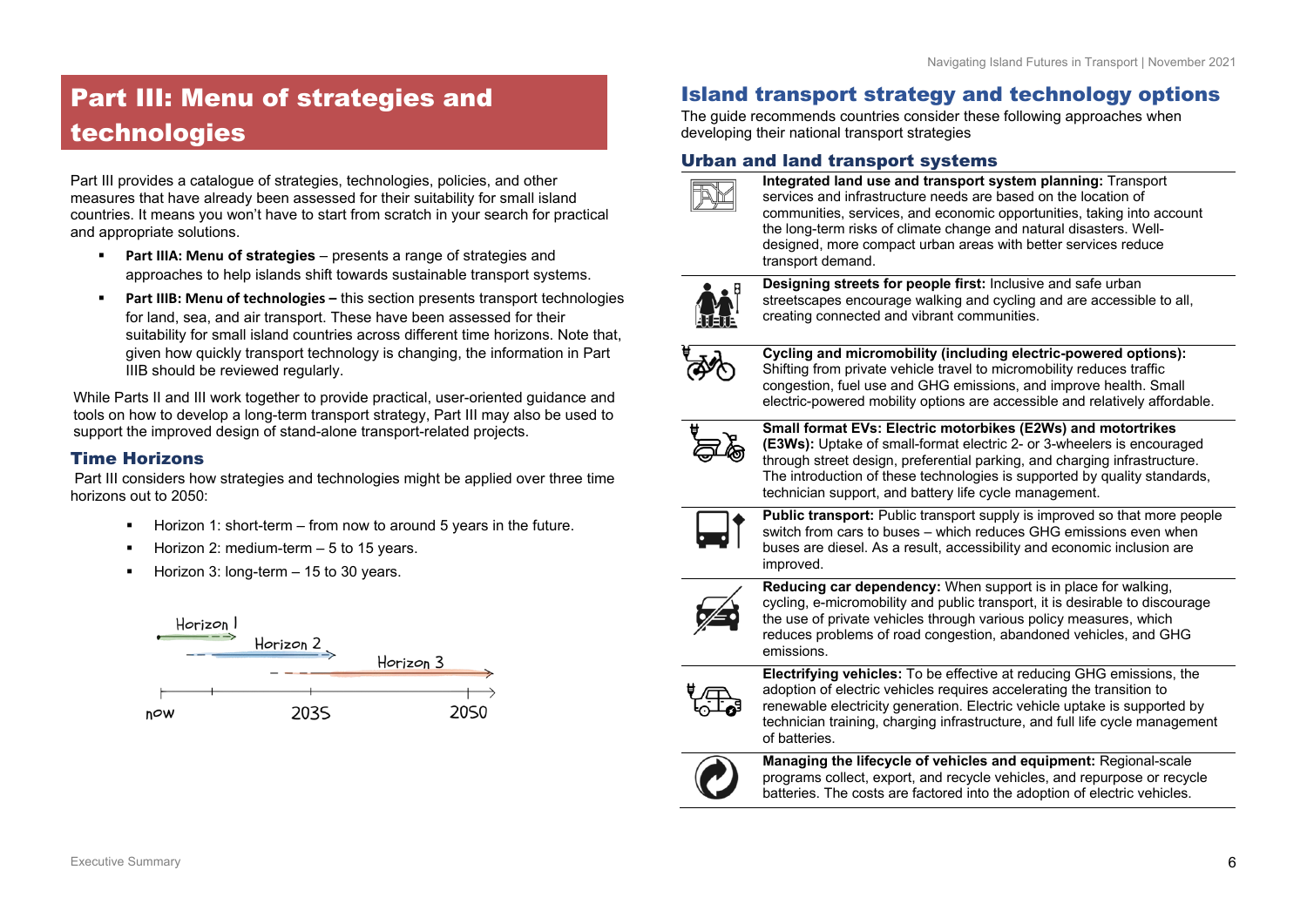#### Sea transport and aviation systems



**Integrated planning for inter-island transport systems:** An integrated approach to aviation and maritime transport fleet, infrastructure, and technologies considers the location of communities, services, economic opportunities, and the long-term risks of climate change and disasters. This is underpinned by a vision for what a good life looks like in remote and outer island communities.



**Greening ports and ground operations (maritime and aviation)**: The infrastructure and operation of islands' ports can be more resilient and energy-efficient and reduce energy costs, GHG emissions, and environmental impacts.



**Personal small boats for coastal travel:** Locally-developed technologies for small boats are often the result of many generations of innovation and improvement. Their suitability for local construction and maintenance, and their minimal fuel use, suggests the 'old ways' should be encouraged, updated with modern construction methods and materials.



**New-build and retrofits using low-emission vessel technology, including sailing ships:** Custom design of ships can incorporate combined technologies including wind propulsion, hull design, solar- /battery-electric propulsion systems, and low-carbon fuels to achieve significant reductions in fuel use and GHG emissions.



**Improving operations to reduce fuel and emissions:** Improved voyage planning, weather routing, optimised engine operation, hull cleaning, specialised coatings, and optimising ballast and trim improves the efficiency of existing vessels and reduces fuel use.



**A regional approach to aviation services:** Consolidating national airlines into regional or sub-regional could improve the viability of SIDS aviation (especially in the Pacific). The increased scale would enable economic and service improvements – including critical connectivity for remote communities – and provide better utilisation of, and flexibility within, the fleet.



**Low-emission aviation technology:** The international aviation industry is working hard to develop low-emission technologies – expected to emerge and become more affordable and available in the global market in the medium to long term. SIDS can 'watch this space' in aviation technology over the next decade or more.

#### Cross-cutting strategies



**Connecting digitally:** The increasing rollout of broadband internet to remote places is expected to continue, opening up the potential for providing digital access to services such as education and healthcare, and avoiding the need to travel.



**Managing the life cycle of infrastructure:** The location, design, and construction of roads and infrastructure increases resilience while having regard to the local capacity and materials for maintenance and rehabilitation. Governments are fully aware of the ongoing costs of maintaining and repairing infrastructure and earmark the necessary funding in their budgets or ensure it is otherwise provided for by a donorsponsored trust fund or similar.